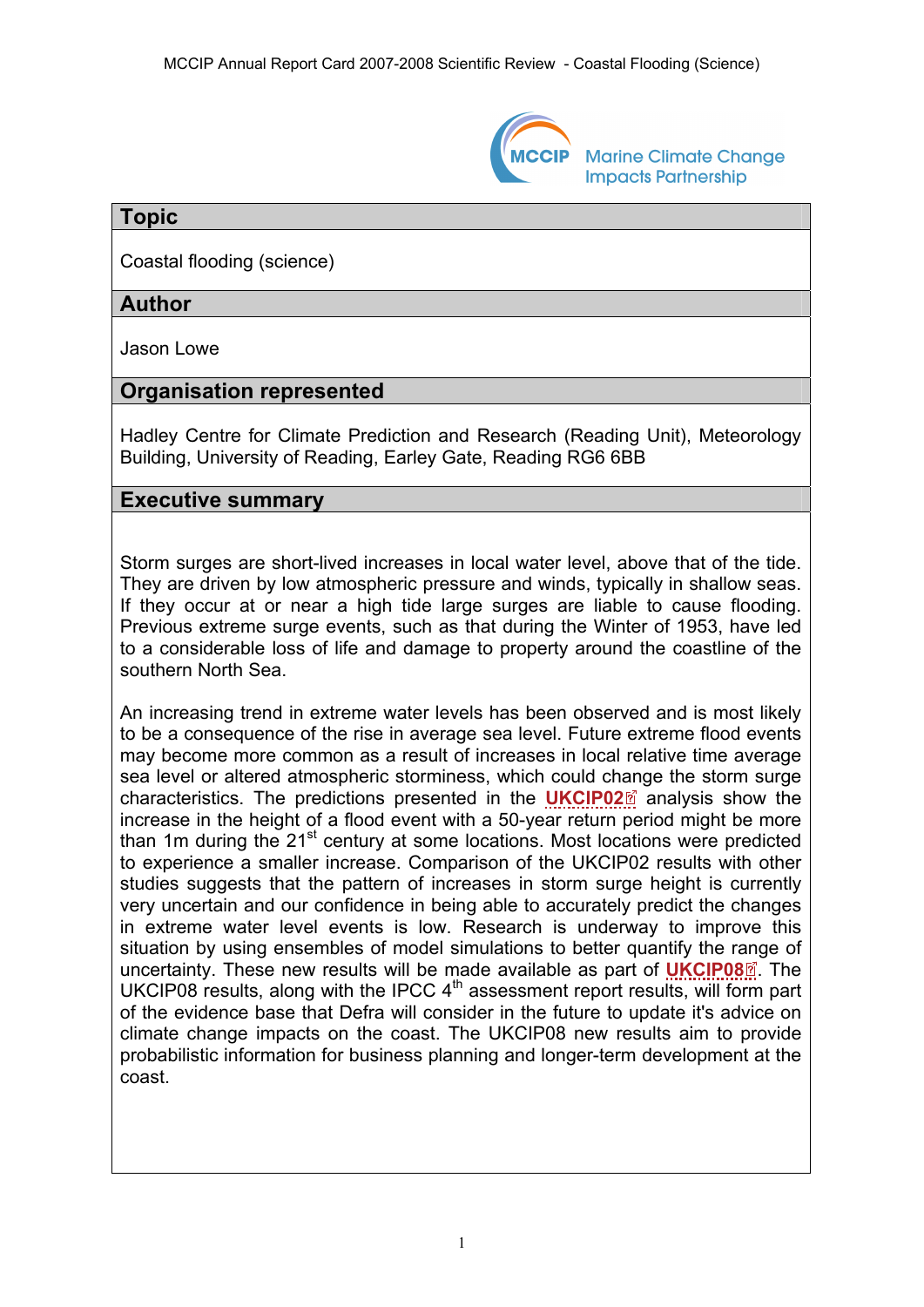# **Full review**

### **Coastal flood risk**

Coastal flood risk is a function of the probability of coastal flooding and the consequential damage, and hence depends on both the exposure of assets to flooding, and the standard of defences that exist. Presently, coastal flood risk is estimated to be about 50% of the national flood risk in England and Wales, with average annual damages of £0.5 billion. In the Foresight analysis, scenarios of potential changes in coastal flood risk due to changes in climate, society and the economy over the  $21^{st}$  century were analysed using a national-scale quantified flood risk analysis methodology (Hall et al., 2006; Thorne et al., 2007). Assuming that there is no adaptation to increasing coastal flood risk, the expected average annual damage in England and Wales due to coastal flooding is predicted to increase by two to 25 times to £1.0 and £13.5 billion. The great uncertainty reflects the range in the scenarios of climate and socio-economic change. Importantly, the proportion of national flood risk that is attributable to coastal flooding is projected to increase in all cases to between 60 and 70% of the total flood risk. Adaptation options including construction of coastal dikes or retreat from coastal floodplains were also analysed. These adaptations are shown to be able to reduce coastal flood risk to between £0.2 and £0.8 billion. The capital cost of the associated coastal engineering works is estimated to be between £12 and £40 billion. Nonstructural measures to reduce risk can make a major contribution to reducing the cost and environmental impact of engineering measures and this strengthens the importance of linking planning with shoreline management.

### **Extreme sea level**

Storm surges are short-lived increases in local water level, relative to the tide, typically occurring in shallow seas. Positive surges are of most concern, representing an increase in water level and an increased likelihood of flooding. They are driven by low atmospheric pressure and strong winds, and water levels can be enhanced locally by the coastal topography, which sometimes leads to a funnelling effect (Wells, 1997).

The damage resulting from storm surges is greatest when they occur at or near a high tide. Previous extreme surge events, such as that during the night of 31<sup>st</sup> January/1<sup>st</sup> February 1953, have led to a considerable loss of life and damage to property around the coastline of the Southern North Sea. In the United Kingdom the 1953 surge event killed an estimated 307 people in the counties of Lincolnshire, Norfolk, Suffolk and Essex. In Holland the death toll reached 1835.

There is evidence from tide gauges around the United Kingdom coastline of the long-term rise in mean sea level. However, extreme sea levels appear to change in a similar way and there is no clear evidence of a long-term trend in the storm surge height (Araujo *et al*., 2002). Our ability to detect such a trend is made difficult by the limited number of very long period tide gauge records with a high enough sampling frequency, and the existence of sizeable long period natural variability, as seen in a long Liverpool record analysed by Woodworth & Blackman, 2002.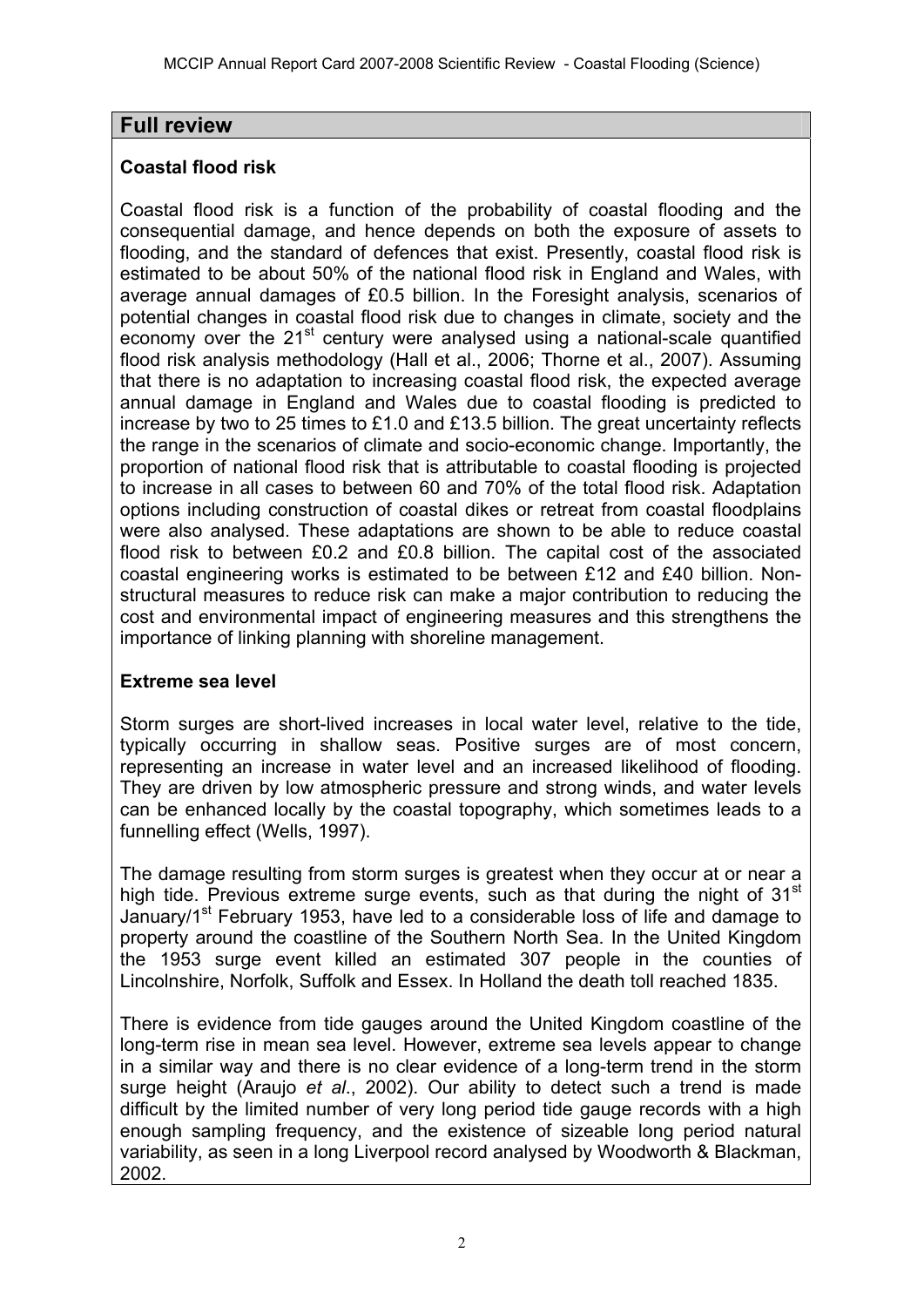During the 21<sup>st</sup> century the characteristics of extreme flood events are expected to change due to: the increase in time average sea level, the expected changes in atmospheric storminess (which alters the storm surge component) and local vertical land movements. The first two components are likely to be driven by future human induced changes in the climate but in the UK the final term is mostly due to the long term natural response of the system to the shrinkage of land ice since the end of the last ice age. A number of recent studies (von Storch & Reichardt, 1997; Flather *et al*, 2001; Lowe *et al*., 2001; Debernard *et al*., 2002; Lowe & Gregory, 2005; Woth, 2005; Woth *et al*., 2006) have attempted to estimate the change in the storm surge component using computer models [of th](http://www.mccip.org.uk/arc/2007/glossary.htm)e atmosphere and either models of the shelf seas or a statistical **[downscaling](http://www.mccip.org.uk/arc/2007/glossary.htm#Downscaling)**<sup>1</sup> technique to estimate the surges. Lowe & Gregory (2005) showed that there is a significant spread in the predictions of 21<sup>st</sup> century storm surge results and a research priority is to quantify the range of this uncertainty.

When the projected future changes in storm surges are combined with those in time average sea level and vertical land movements an estimate of the change in the height of extreme sea level events can be obtained. Figure 1 sho[ws](http://www.mccip.org.uk/arc/2007/glossary.htm) the predicted 21st century changes in storm surge height under an **[SRES](http://www.mccip.org.uk/arc/2007/glossary.htm#SRES)**<sup>2</sup> A2 emissions scenario. This component of the change in extreme water levels is driven by changes in atmospheric storminess. The change in extreme water level, as presented in United Kingdom Climate Impacts Programme 2002 report (UKCIP, 2002), combines this component of change with the effects of an increase in mean sea level and vertical land movement information to give a total change in extreme water levels (Figure 2). An alternative way to express these results is as the change in the frequency of a given size of event seen from the land. At Immingham, on the east coast of the UK, an event with a return period of around 150 years in the present day climate is estimated to occur on average more frequently than once per decade by the end of the  $21<sup>st</sup>$  century under an SRES A2 emissions scenario.

The confidence in the predictions of changes in sea level extremes at any particular location is currently low. A major program of work is being undertaken by the Met Office Hadley Centre and the Proudman Oceanographic Laboratory to produce a new set of extreme [wat](http://www.mccip.org.uk/arc/2007/glossary.htm)er level projections for the  $21<sup>st</sup>$  century and will be delivered as part of **[UKCIP08](http://www.mccip.org.uk/arc/2007/glossary.htm#UKCIP08)**<sup>8</sup>. These newer results represent a first attempt to systematically quantify the uncertainty in extreme future sea levels in order to produce results more suitable for use in risk assessments. Additionally, the simulated changes in atmospheric wind used in a subset of the surge simulations will be used by POL to make an initial consistent estimate of future sea surface wave characteristics.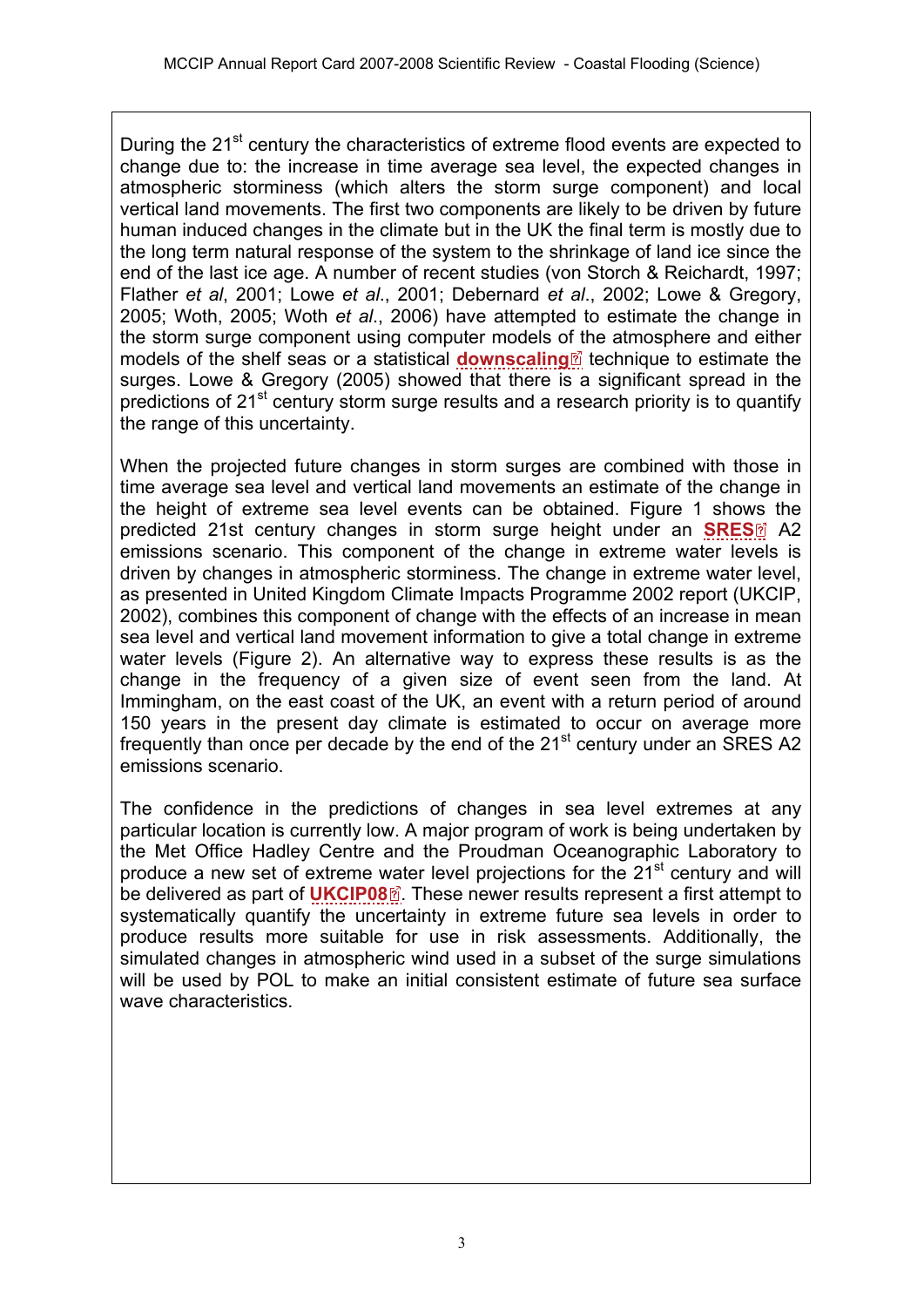

Figure 2. Simulated change in the height (m) of extreme water levels (measured relative to the present day tide) with a 50-year return period during the 21<sup>st</sup> century under SRES A2 scenario. The results include changes in storm surges, a rise in time average sea level and vertical land movements.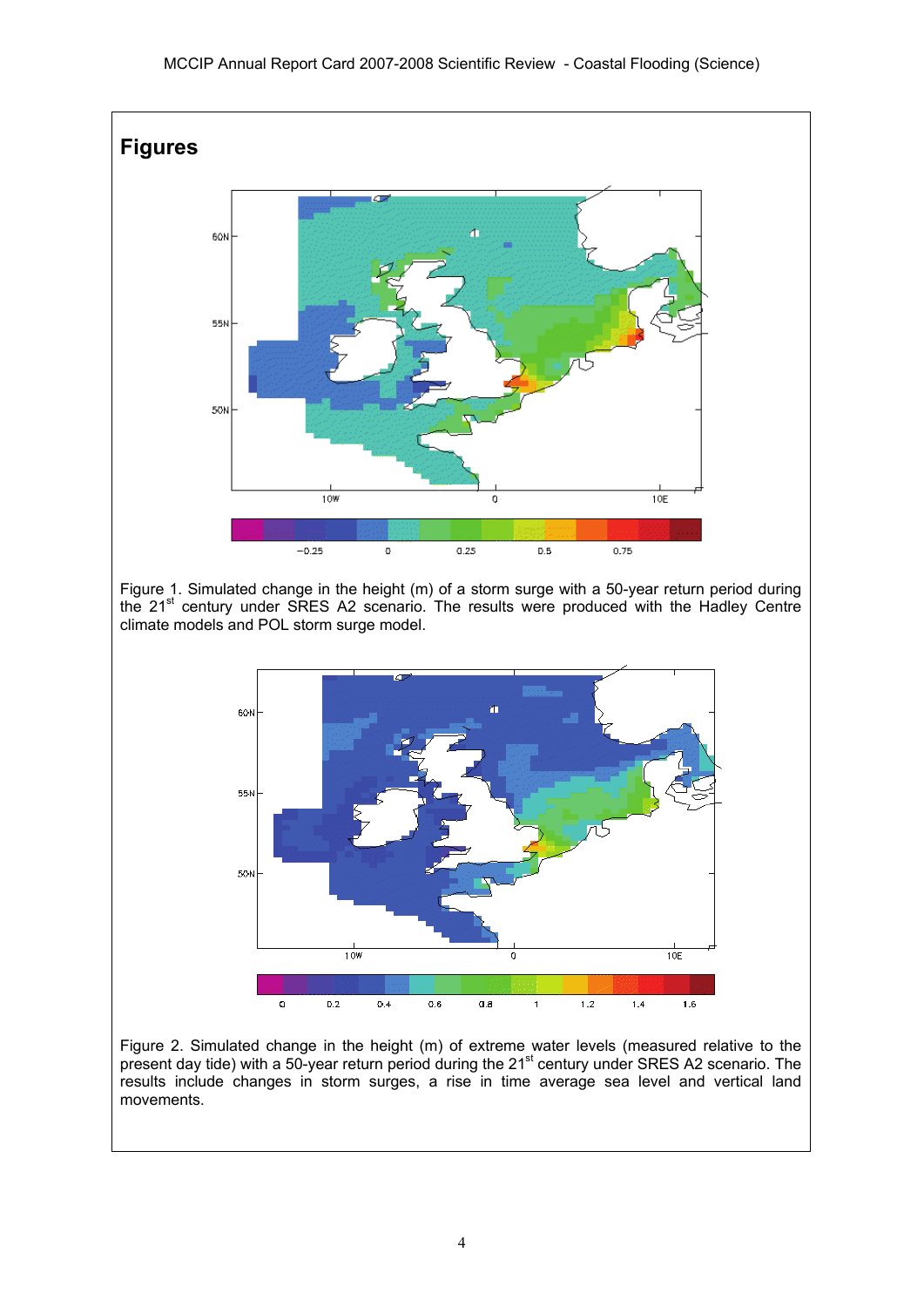### **Confidence assessments**

#### **'What is already happening' – Low**

#### **'What could happen in the future' - Low**

#### **Knowledge gaps**

See executive summary

#### **Commercial impacts**

Coastal flood risk is a function of the probability of coastal flooding and the consequential damage, and hence depends on both the exposure of assets to flooding, and the standard of defences that exist. Presently, coastal flood risk is estimated to be about 50% of the national flood risk in England and Wales, with average annual damages of £0.5 billion. In the Foresight analysis, scenarios of potential changes in coastal flood risk due to changes in climate, society and the economy over the  $21^{st}$  century were analysed using a national-scale quantified flood risk analysis methodology (Hall et al., 2006; Thorne et al., 2007). Assuming that there is no adaptation to increasing coastal flood risk, the expected average annual damage in England and Wales due to coastal flooding is predicted to increase by two to 25 times to £1.0 and £13.5 billion. The great uncertainty reflects the range in the scenarios of climate and socio-economic change. Importantly, the proportion of national flood risk that is attributable to coastal flooding is projected to increase in all cases to between 60 and 70% of the total flood risk. Adaptation options including construction of coastal dikes or retreat from coastal floodplains were also analysed. These adaptations are shown to be able to reduce coastal flood risk to between £0.2 and £0.8 billion. The capital cost of the associated coastal engineering works is estimated to be between £12 and £40 billion. Nonstructural measures to reduce risk can make a major contribution to reducing the cost and environmental impact of engineering measures and this strengthens the importance of linking planning with shoreline management.

### **References**

Araujo I., Pugh D.T. and Collins M. (2002). Trends in components of Sea Level around the English Channel. Proceedings of Littoral 2000, Porto, Portugal, 1-8. 2002.

Debernard J, Saetra O, and Roed LP. (2002). Future wind, wave and storm surge climate in the northern North Atlantic. *Climate Research* **23** (1) 39-49.

Flather R., Baker T., Woodworth P., Vassie I. and Blackman D. (2001). Integrated effects of climate change on coastal extreme sea levels. Proudman Oceanographic Laboratory. Internal Document No. **140**, Bidston, UK.

Hall, J.W., Paul B. Sayers, Mike J. A. Walkden and Mike Panzeri, 2006 Impacts of climate change on coastal flood risk in England and Wales: 2030–2100. *Phil. Trans. R. Soc. A*, 364, 1027–1049.